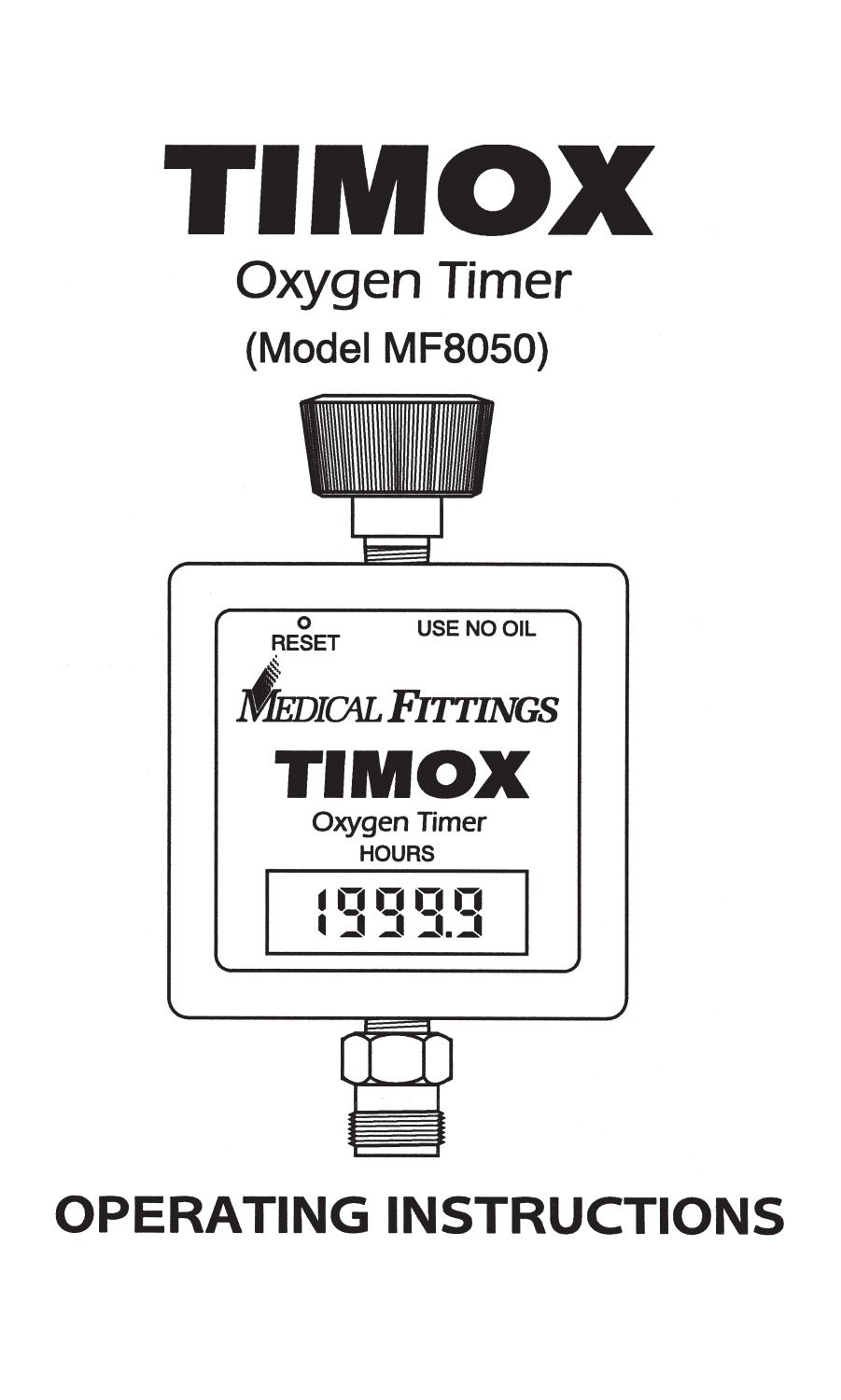# **OPERATING INSTRUCTIONS GENERAL**

The function of the TIMOX Oxygen Timer is to display and record the amount of time oxygen has been flowing to a patient. The display is constantly visible, indicates when oxygen is flowing, and is easily reset.

#### **OPERATION**

Place the TIMOX Oxygen Timer in service by connecting its handtight inlet fitting to the downstream side of a flowmeter or regulator. The timer generates a small amount of backpressure; therefore it should be used with a backpressure compensated flowmeter. Besides oxygen, the timer can be used with compressed air, helium, nitrogen, or carbon dioxide.

## **DO NOT USE IN HAZARDOUS ATMOSPHERES. READING HOURS**

The display is an LCD and is constantly visible. The timer will start running when the flow reaches  $.4$  LPM  $\pm$  1 LPM. The decimal point blinks when the timer is running. The display is capable of showing a maximum elapsed time of 1999.9 hours.

### **RESETTING**

To reset the timer to 0 hours, simply insert a pen or pencil tip into the hole marked "RESET" on the front of the timer to press the reset switch.

### **CARE**

The TIMOX Oxygen Timer is an electronic device and must be handled with reasonable care. Do not submerge the unit in any liquid. Do not autoclave it. Clean the exterior with a mild detergent and a damp cloth.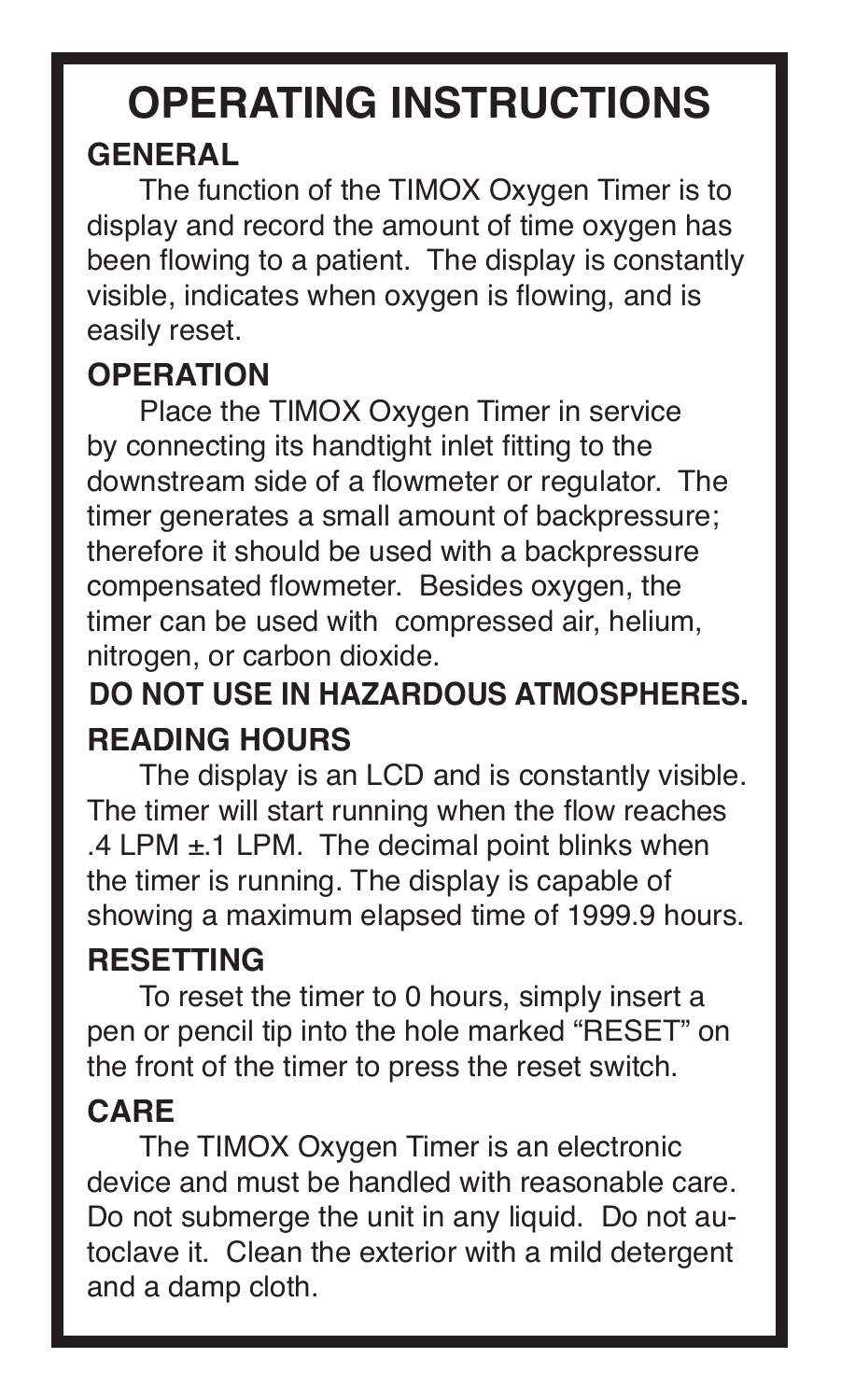#### **BATTERY REPLACEMENT**

- 1. The battery should be replaced when the display becomes dim.
- 2. Remove the three small screws at the upper right and left and lower left outer corners on the back of the unit. (The screw at the lower right-hand corner does not need to be removed.)
- 3. Lift the backplate/pressure block assembly out of the housing. Be careful not to pull the wires loose from the PC board.
- 4. Remove the old battery by pulling it out of the battery holder.
- 5. Insert the new battery into the battery holder so it's  $+$  and  $-$  ends match the markings in the bottom of the battery holder. (If the battery is put in backwards, the LCD display will remain blank.) The replacement battery is a lithium type battery Sanyo #CR14250SE or equal. It can be purchased from Medical Fittings, Inc. (our part #8066) or from any electronics supply store such as Newark **Electronics**
- 6. Replace the backplate/pressure block assembly; be careful not to pinch the wires between the PC board and the pressure block. Orient the backplate/pressure block assembly so the handtight connection is at the end away from the LCD display. Replace the three screws in the back and make sure the timer display is visible, it should read 000.0 hours.